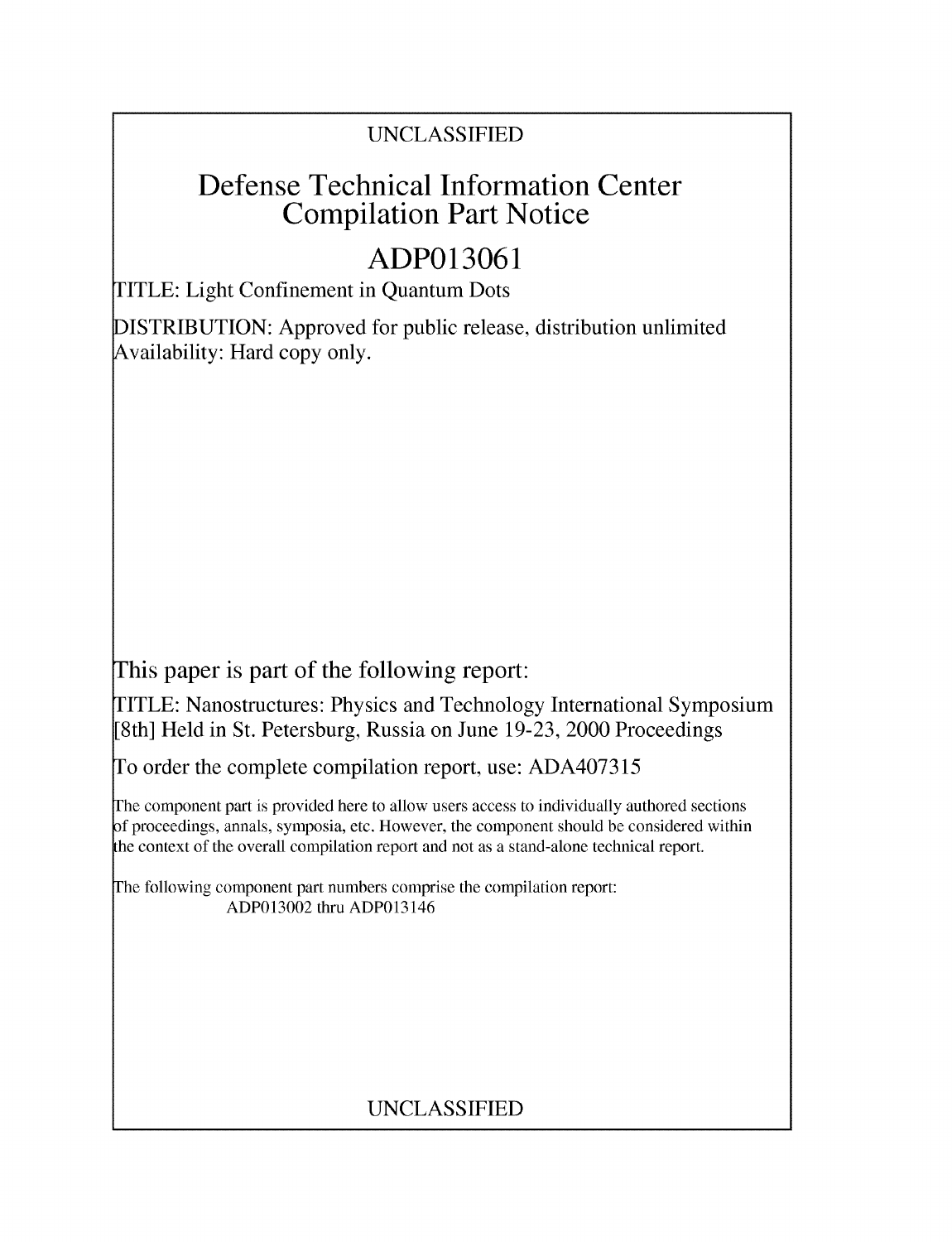# Light confinement in quantum dots

*S. A. Maksimenkot,* **G.** Ya. Slepyant, N. N. Ledentsovt§, V. P. Kaloshat, A. Hoffmann§ and D. Bimberg§ **T** Institute for Nuclear Problems, Belarus State University, Bobruiskaya 11, 220050 Minsk, Belarus **.:** Joffe Physico-Technical Institute, St Petersburg, Russia § Institut für Festkörperphysik, Technische Universität Berlin, Hardenbergstr. 36, 10623 Berlin, Germany

Abstract. **A** concept of light confinement in quantum dots due to diffraction of electromagnetic waves at the dot boundary, is introduced. Possible manifestations of the phenomenon, such as depolarization shift of the exciton frequency, polarization-dependent splitting of the gain band, asymmetry of the absorption and gain spectra, induced magnetization of quantum dots, contribution to radiative lifetime, are discussed both for isolated quantum dots and quantum dot ensembles. We propose that the effect of light confinement should be properly addressed to optimize the design of optoelectronic devices involving quantum dots.

### Introduction

A fundamental breakthrough in semiconductor device physics is connected with the recent progress in the synthesis of sheets of nano-scale 3D confined narrow-gap insertions in a host semiconductor, quantum dots (QDs). The large body of recent results on physical properties of QDs and their utilization for the QD laser design has been accumulated in a monograph **[ ].** The key peculiarity of QDs emerges from the 3D confinement of the charge carriers determined by QD size and shape. However, there exists a class of effects governed by the QD size and shape, which have not received much attention so far. These effects are related to resonant nature of the exciton which provides a dramatic resonant discontinuity of the permittivity at the QD boundary and, consequently, gives rise inhomogeneity of the electromagnetic field both inside and outside QD. By analogy with charge carrier confinement, redistribution of the electromagnetic field energy between the QD interior and exterior under effect of the QD boundary can be referred to as *light confinement.* In many cases the role of light confinement can properly be accounted for the formation in QD of depolarization electromagnetic field, e.g., in dipole approximation of the diffraction theory.

To our knowledge, some physical consequences of the light confinement in an individual QD first time were considered by Schmitt-Rink *et al. [].* Manifestation of this phenomenon in relation to the scanning near-field optical microscopy was discussed by Martin *et al. [* **1** for geometrically complex mesoscopic systems and by Hanewinkel *et al. [* **]** for QDs. An asymmetry of optical absorption and gain spectra in single QD because of depolarization field has been mentioned in Ref. [4]. Recently it has been predicted and experimentally verified that the light confinement in QD arrays constituted by anisotropically shaped QDs manifests itself as polarization splitting of the gain band [5] and, in more general case, as the fine structure of this band  $[6]$ . Such a splitting was first experimentally observed by Gammon *et al.* [7], where the depolarization field effect has been proposed as possible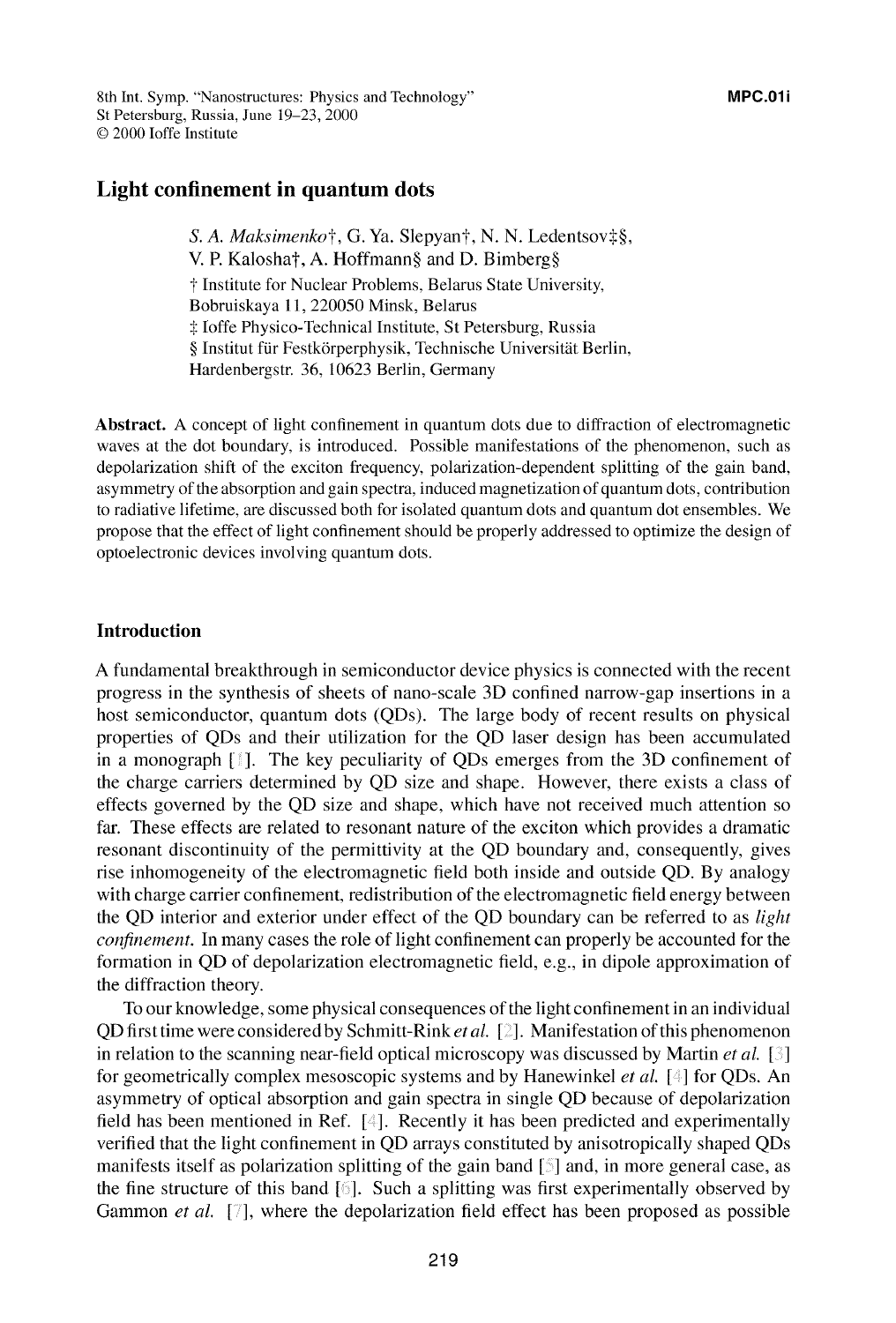explanation of the splitting. Some new effects related to the light confinement in QDs are considered in Ref. <sup>[8]</sup>.

In our paper we introduce sequential concept of light confinement in 3D-confined resonant nanoinsertions and discuss some general consequences of this phenomenon in an isolated QD and in QD arrays. Our consideration is based on classical electrodynamics of inhomogeneous media.

#### **1.** Depolarization shift of the exciton resonance

#### *L.L. Polarizability of a single QD*

Conventional phenomenological model of the gain in a QD is based on semi-classical theory of two-level systems which gives the equation of motion for the mean polarization *TP* caused by transitions between the levels:

$$
\left(\frac{\partial^2}{\partial t^2} + \frac{2}{\tau} \frac{\partial}{\partial t} + \omega_0^2\right) \mathcal{P} = -\frac{\omega_0}{2\pi \varepsilon_h} \widehat{\mathbf{g}}_0 \mathcal{E}.
$$
 (1)

Here  $\omega_0$  is the exciton resonant frequency and  $\tau$  is the exciton dephasing time in QD. The phenomenological parameter  $\hat{g}_0$  is proportional to the oscillator strength of the transition. In anisotropically shaped QDs this parameter is tensorial owing to anisotropy of the charge carrier confinement [10]. In an inverted medium  $(\hat{\mathbf{g}}_0)_{ij} > 0$ . The field  $\mathcal{E}$  stands for the field inside the QD, different from the external acting field **E.** This difference is determined by the depolarization field which is as follows [9]:  $\mathcal{E} = \mathbf{E} - 4\pi \mathbf{N} \mathcal{P}$ , with N as the depolarization tensor. This tensor is symmetrical and depends only on the QD shape. If we neglect the contribution of the depolarization field putting  $\mathcal{E} = \mathbf{E}$  into Eq. (1), solution of this equation in the vicinity of resonance for time-periodic fields and isotropic  $\hat{\mathbf{g}}_0 = g_0 \hat{\mathbf{I}}$  gives the well-known Lorentz contribution to the medium polarizability:  $\alpha(\omega) = (g_0/\varepsilon_h)[\omega - \omega_0 + i/\tau]^{-1}$ , which is commonly used as phenomenological model of the dispersion and the gain of a single QD:  $\varepsilon_d(\omega) = \varepsilon_b [1 + \alpha(\omega)]$ . Otherwise, taking into account the contribution of the depolarization field, we obtain the tensorial polarizability of QD in the vicinity of resonance:

$$
\widehat{\mathbf{\alpha}}(\omega) = \frac{1}{\varepsilon_h} \left[ \omega \widehat{\mathbf{I}} - \left( \omega_0 - \frac{i}{\tau} \right) \left( \widehat{\mathbf{I}} - \frac{1}{\varepsilon_h \omega_0} \widehat{\mathbf{g}}_0 \widehat{\mathbf{N}} \right) \right]^{-1} \widehat{\mathbf{g}}_0. \tag{2}
$$

Thus, the QD's shape reflects itself as fine structure of the resonance which itself is a superposition of three bands with frequencies  $\omega_N^{(j)} = \omega_0 - v_j$ , *i*, *j* = 1, 2, 3, where  $v_j$  are the eigenvalues of the inner tensorial product  $\hat{\mathbf{g}}_0 \hat{\mathbf{N}}/\varepsilon_h$ . For spherical inclusions the tensors  $\hat{\mathbf{N}}$ and  $\hat{g}_0$  are isotropic and the fine structure manifests itself as a polarization-independent shift of the gain line depicted in Fig. 1. If the energy splittings are much less than the bandwidth, which means the inequality for energy spacings max  $|\Delta \omega_{ij}| = \omega_{N}^{(i)} - \omega_{N}^{(j)}| \ll 2/\tau$  to be true, the depolarization field will lead to a distortion of the gain band similar to the inhomogeneous broadening. Otherwise, when  $|\Delta \omega_{ij}| \sim 2/\tau$ , three separate bands will appear in the gain spectrum of a QD array.

#### *1.2. Birefringence in QD arrays*

Since the QD linear extension is much smaller than the resonance wavelength, electromagnetic properties of such ensembles – composite materials – can be modeled in the framework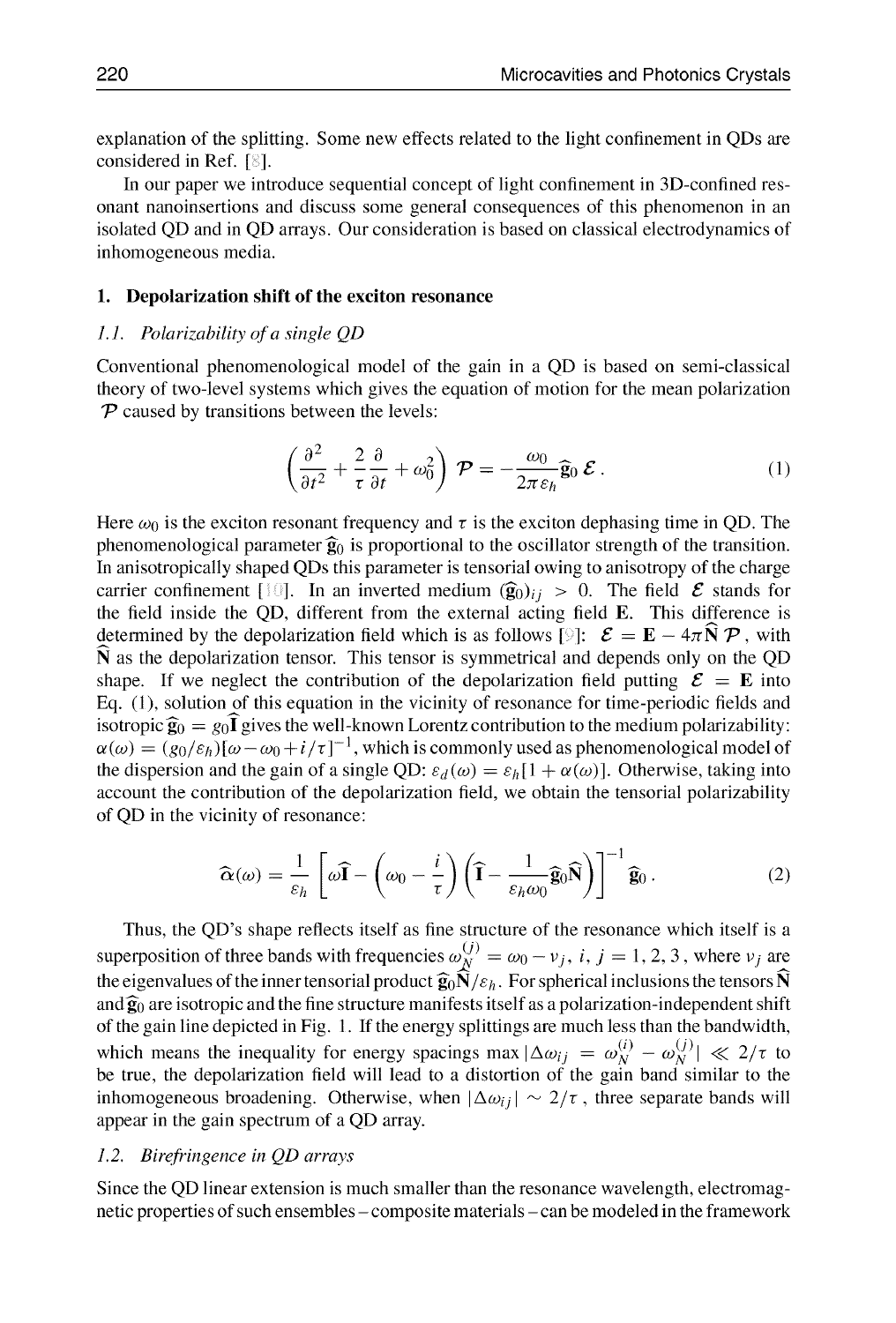

Fig. 1. Depolarization shift of the exciton resonance in spherical QD. Input parameters:  $\varepsilon_h = 12.25$ ,  $\lambda = 1 \mu \text{m}, \Delta \Omega = \omega - \omega_0, \tau = 10^{-11} \text{ s}, g_0 = 1 \times 10^{14} (1), 2.5 \times 10^{14} (2) 5 \times 10^{14} (3) \text{ s}^{-1}.$  For curve 4,  $\tau = 10^{-13}$  s,  $g_0 = 5 \times 10^{14}$  s<sup>-1</sup>.

of the effective-medium approach. Thus, a homogeneous medium with effective constitutive parameters instead a composite is being considered. We restrict ourselves to a regular array of QDs arranged in a tetragonal lattice. Assuming QD to have a symmetry axis aligned with the lattice vector  $\mathbf{e}_z$ , the effective permittivity tensor of the composite can be expressed in terms of a Cartesian basis diadics by  $\hat{\epsilon}_{eff}(\omega) = \epsilon_H(\omega)(\mathbf{e}_x\mathbf{e}_x + \mathbf{e}_y\mathbf{e}_y) + \epsilon_E(\omega)\mathbf{e}_z\mathbf{e}_z$ , where

$$
\varepsilon_{\sigma}(\omega) = \varepsilon_h + \frac{f_V \alpha_{\sigma}(\omega)}{1 + f_V \delta_{\sigma} \alpha_{\sigma}(\omega)},
$$
\n(3)

and  $\sigma = (E, H)$  refers to light polarized along (E-polarization) or normal (H-polarization) to the z-axis;  $f_V$  is the volume fraction of QDs. The polarizability components  $\alpha_\sigma$  follow from Eq. (2). The depolarization factors  $N_{\sigma}$  and the geometrical coefficients  $\delta_{\sigma}$  (see [5, 6]) correspond to two different mechanisms responsible for modification of the gain in arrays. The first mechanism is related to the light confinement at individual QDs. The second one is a collective effect defined by electromagnetic interaction between QDs in the ensemble. The combined effect of both mechanisms is given by

$$
\omega_N^{(\sigma)} = \omega_0 - \frac{g_0^{\sigma}}{\varepsilon_h} \left( N_{\sigma} + f_V \delta_{\sigma} \right) , \quad \Gamma_{(\sigma)} = \frac{1}{\tau} \left( 1 - \frac{g_0^{\sigma}}{\varepsilon_h \omega_0} \right) . \tag{4}
$$

The phenomenological temporal parameter  $\tau$  in these equations is the collective characteristics of the **QD** array which must be extracted from the experiment.

In the language of crystal optics, the **QD** composite being considered is effectively a uniaxial dielectric medium with the  $z$  axis as its preferred axis. The phenomenon of birefringence is characteristic for this medium: Both ordinary and extraordinary planewave propagation can occur in it. The refractive indices of these waves,  $n_H$  and  $n_E$ , respectively, are given by

$$
n_H = \sqrt{\varepsilon_H}, \qquad n_E = \left[\frac{\varepsilon_E \varepsilon_H}{\varepsilon_H + (\varepsilon_E - \varepsilon_H) \cos^2 \theta}\right]^{1/2}, \qquad (5)
$$

where  $\theta$  is the angle between the z axis and the propagation direction. Eq. (5) shows that  $n_H = n_E$  when the propagation direction coincides with the *z* axis ( $\theta = 0$ ), and  $n_E = \sqrt{\varepsilon_E}$  when the propagation occurs in the x0y plane ( $\theta = \pi/2$ ). Distinction between  $n_H$  and  $n_E$ in this geometry is responsible for the polarization splitting of the gain band described in details in Refs.  $[5, 6]$ .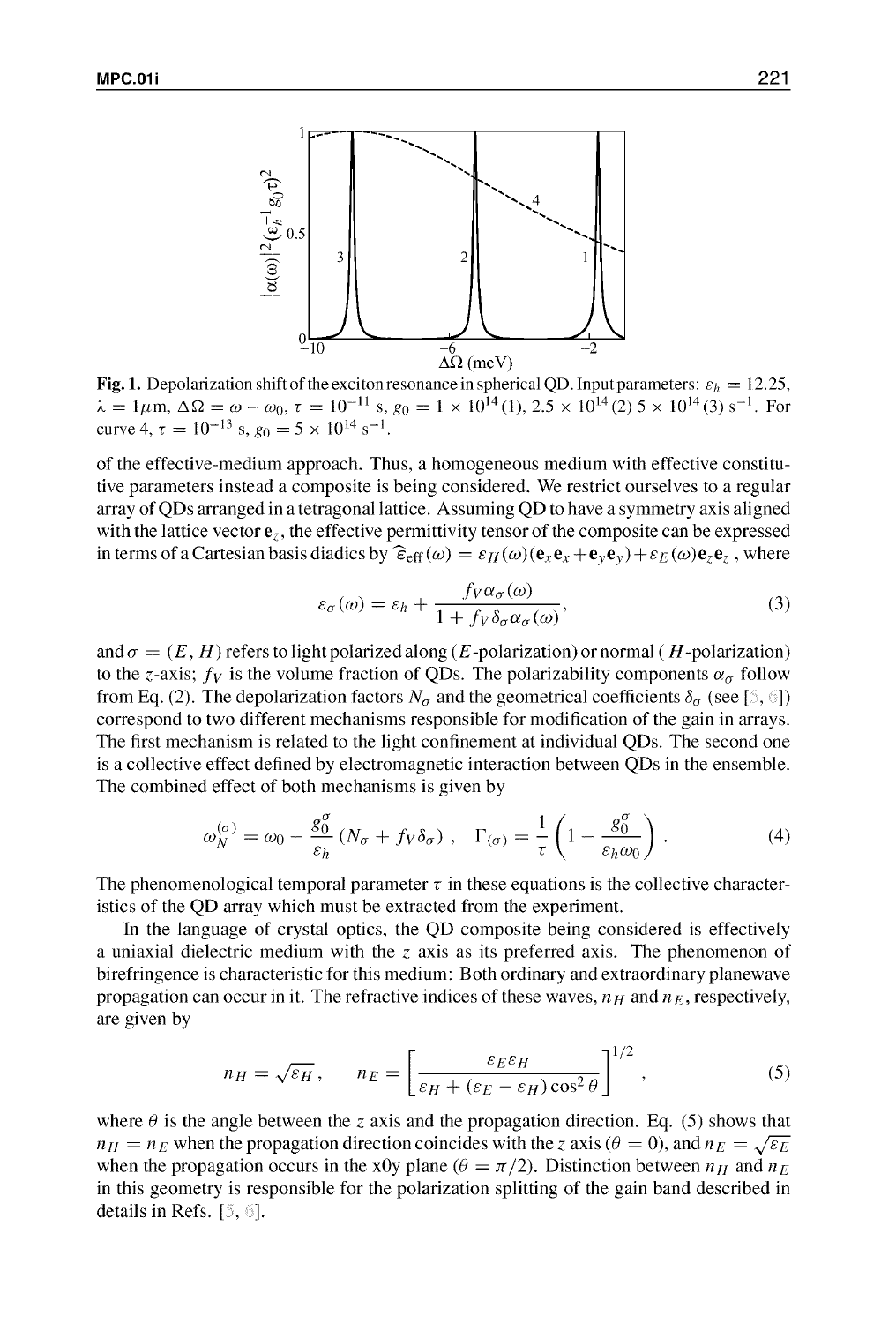#### 2. Radiative lifetime of spherical **QD**

Let an isolated spherical QD of the radius  $R$  be exposed to an external time-harmonic electromagnetic field. Well-known exact solution of the diffraction problem for a sphere is essentially simplified [11] in view of the condition  $kR\sqrt{\epsilon_h} \ll 1$ , which is valid for any realistic QDs. This solution and presents the field outside the sphere in terms of its electric and magnetic polarizabilities:

$$
\alpha^{e}(\omega) = \frac{3[\varepsilon_{d}(\omega)F(\kappa) - \varepsilon_{h}]}{[\varepsilon_{d}(\omega)F(\kappa) + 2\varepsilon_{h}](1 - ikR\sqrt{\varepsilon_{h}}) + i(kR)^{2}\varepsilon_{h}^{2}F(\kappa)}
$$
(6)

$$
\alpha^{m}(\omega) = \frac{3[F(\kappa) - 1]}{[F(\kappa) + 2](1 - ikR) + i(kR)^{2}F(\kappa)}.
$$
\n(7)

Here  $\kappa = kR\sqrt{\varepsilon_d(\omega)}$ ,  $F(\kappa) = (\sin \kappa - \kappa \cos \kappa)/[(\kappa^2 - 1)\sin \kappa + \kappa \cos \kappa];$   $F(\kappa) = 1$  in dipole approximation. In QWs, the problem of the radiative lifetime evaluation is solved by finding of frequency poles of the reflection and transmission coefficients for TE- and TM-polarized plane waves (see, e.g., [ **1).** Real parts of these poles determine resonant frequencies while imaginary parts give the homogeneous linewidths, which are sums of the dephasing broadening and the radiative broadening. For QDs, we must evaluate the poles of the electric and magnetic polarizabilities. In dipole approximation, simple manipulations lead to

$$
\tau_{\text{rad}}^{QD} \simeq -\frac{9}{4\pi^2 g_0} \left(\frac{\lambda}{R}\right)^2. \tag{8}
$$

We note that the material gain  $g_0$  in QD is incorporated as phenomenological parameter in this equation. It is, indeed, a function of the QD size, shape, strain distribution and an effective coefficient of light confinement in a QD. Depending on particular situation  $g_0$  can either increase or decrease with  $R$ . In the case when the light confinement is not relevant and the overlap integral is not a function of QD size (the case which is shown to be not correct for real QDs)  $g_0 \sim R^{-3}$ . In any case, Eq. (8) shows *additional* radial dependence of the radiative lifetime as compared to the conventional dependencies (see, e.g.,  $[13, 1, 14]$ ). Figure 2 presents radiative lifetime numbers obtained from different theoretical approaches and experiments. Conventional model including the realistic overlap integral **[ ]** is shown in Fig. 2 as open squares while this model with unit electron and hole wavefunction overlap integral  $[\ ]$  is presenter by dashed line. The experimental results for radiative lifetimes



Fig. 2. Radiative lifetime of an isolated QD as a function of the photon energy